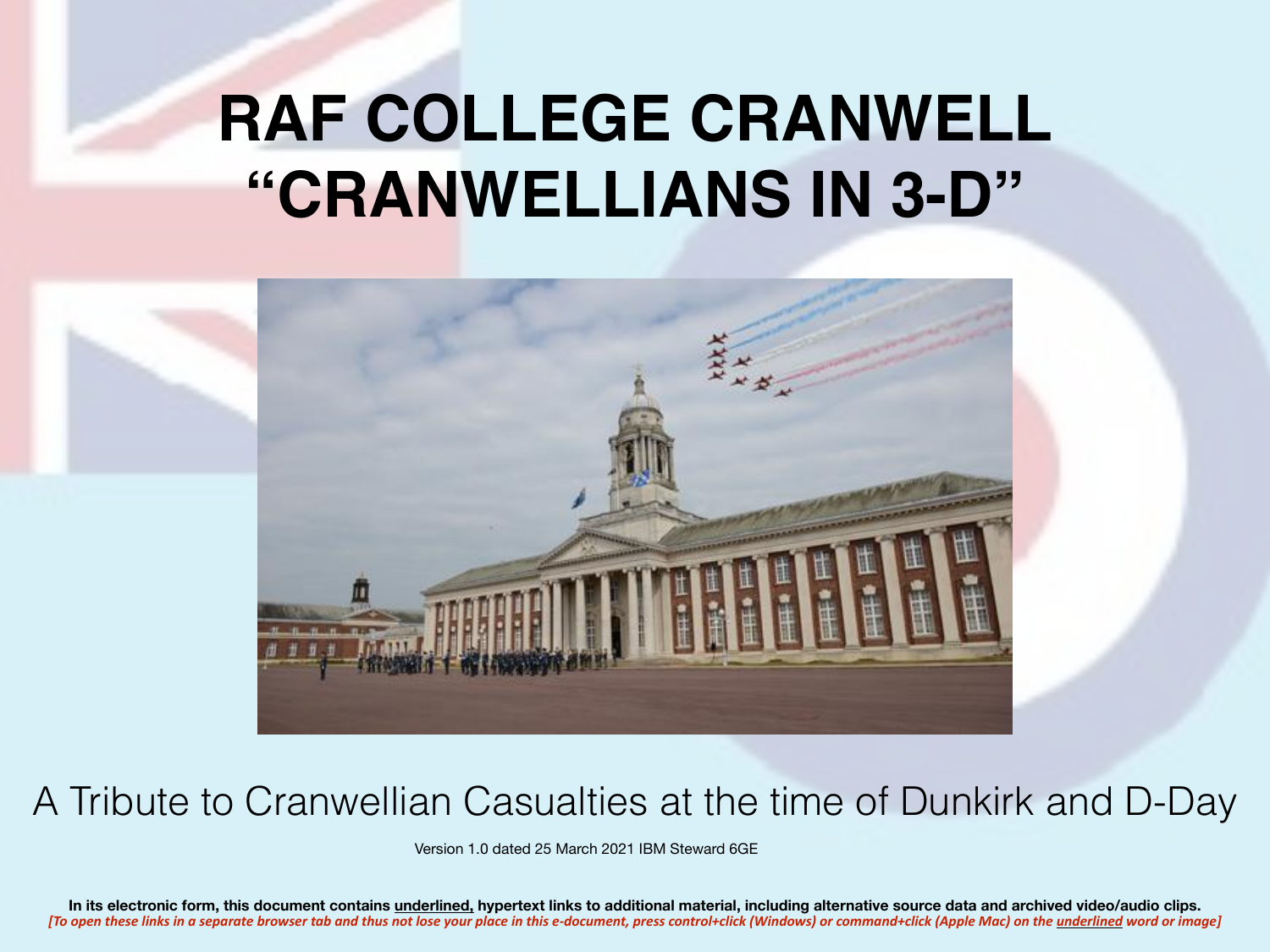### **CONTEXT**

Somewhat tongue in cheek, this tribute album is entitled '*Cranwellians in 3-D*'. It captures the losses of Cranwellians who served at **D**unkirk (26 May-4 June 1940) and during the Normandy **D**-**D**ay Landings (6 June 1944). As important, it records and pays tribute to those Cranwellians who lost their lives during the same periods as these pivotal events, but in theatres of operation elsewhere and whose commitment is often overlooked when focusing on the traumatic events in Dunkirk and Normandy.

It is generally accepted that the Dunkirk evacuation started, under the codename Operation Dynamo, on 26 May 1940. By 4 June, it is believed that some 338,226 troops had been rescued from the Dunkirk beaches and harbour. We have listed in red the three Cranwellians (Browne, Franks and Pearson) known to have lost their lives actually over Dunkirk, facts that belie the claim of many a "Tommy Atkins" that the RAF was absent during the Dunkirk evacuation. We have also included one Cranwellian, Butler PS, lost off the coast of Antwerp the day before, as the withdrawal to Dunkirk had already started.

The invasion of Normandy, Operation Overlord, was postponed from 5 June 1944 (bad weather) till 6 June 1944; it is a well documented event in military history. None of the tactical objectives for D-Day were achieved, but beachheads were secured by 12 June and by the end of the month the Allied forces had maintained its air supremacy enabling ground forces to maintain their foothold and advance towards Berlin. For the purposes of this tribute, we have listed all those Cranwellians who lost their lives during the month of June 1944.

Those still under training and KOAS at the time of these two events are listed in grey text.

We have also included newsreel video clips covering the two events; look out for underlined text and pictures. With some browsers, these clips will be downloaded to 'play' off line; other will run successfully whilst remaining on line. Either way, they represent accurate and fullsome accounts of history as it was being made.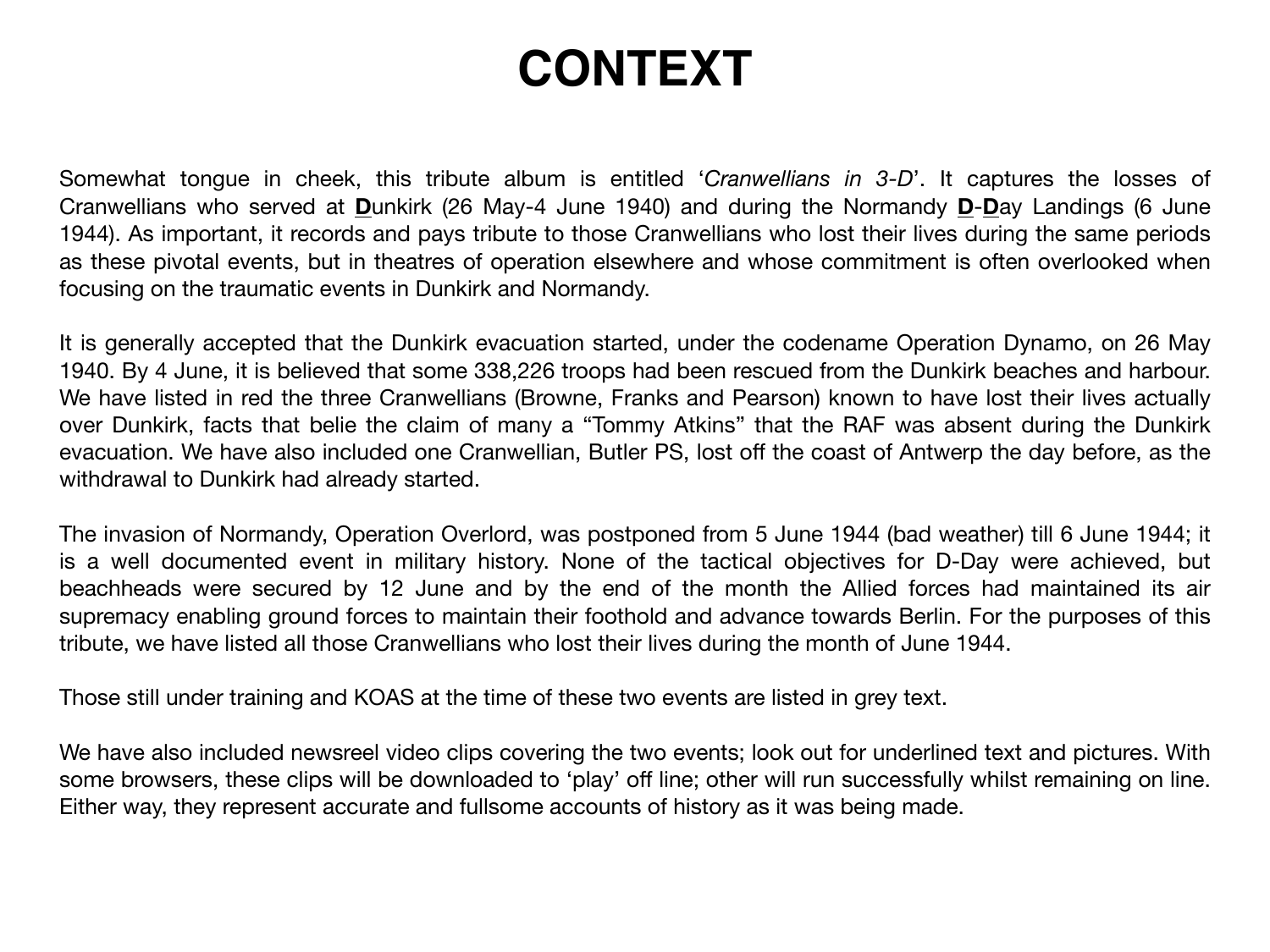# **[DUNKIRK - 26 May to 4 June 1940](https://youtu.be/T7O7BtBnsG4)**

Cranwellian names in plain text have been verified between College and public database lists

Cranwellian names in *italics* are believed to be the correct matches to corresponding surnames and initials in the official IBCC database

DUNKIRK

| <b>Casualty</b>     | <b>Decorations</b> | <b>Entry</b>      | <b>Description</b>                                                                                | <b>Date</b> |
|---------------------|--------------------|-------------------|---------------------------------------------------------------------------------------------------|-------------|
| <b>Browne PESFM</b> |                    | J35               | KIA 229 Sqn; Hurricane I P2636; failed to return from air operations over Dunkirk.                | 29/5/40     |
| <b>Butler PS</b>    |                    | J36               | KIA 49 Sqn; Hampden I P1318 EA-?; Scampton-Aachen/Krefeld; crashed Belgium coast.                 | 25/5/40     |
| <b>Cameron JS</b>   |                    | J38               | KIA 37 Sqn; Wellington IC L7793 LF-?; Feltwell-Courtrai/Brussels; forced landed Oostende.         | 26/5/40     |
| Deas JH             |                    | <b>J39</b>        | KIA 26 Sqn; Lysander II N1243; crashed at Calais.                                                 | 27/5/40     |
| Dunn HJR            |                    | J37               | KOAS 87 Sqn; Hurricane I P3519; from RAF Church Fenton to RAF Yeadon, aircraft accident.          | 1/6/40      |
| <b>Franks AL</b>    | <b>AFC</b>         | <b>S26</b>        | KIA 610 Sqn; Spitfire la N3177; shot down over Dunkirk.                                           | 29/5/40     |
| Geach TJ            |                    | J36               | KIA 77 Sqn; Whitley V N1432 KN-?; Driffield-Avesnes/Hirson; crashed in Pas-de-Calais.             | 28/5/40     |
| <b>Glencross AR</b> |                    | J30               | KIA 37 Sqn; Wellington IC L7793 LF-?; Feltwell; night comms; rescue ship sunk; drowned.           | 26/5/40     |
| Gossage PL          |                    | SFT <sub>S6</sub> | KOAS 85 Sqn; Hurricane I P3584 stalled in practice dogfight and spun into the ground W of Debden. | 31/5/40     |
| <b>Mellor HM</b>    | <b>MVO</b>         | S <sub>21</sub>   | KIA 22 Sqn; Beaufort I L4450; failed to return from ops over France.                              | 26/5/40     |
| <b>Pearson MC</b>   |                    | J35               | KIA 54 Sqn; Spitfire la N3030; failed to return from an operational flight over Dunkirk.          | 27/5/40     |
| Smith FM            |                    | J33               | KOAS 94 Sqn; Gladiator II N2291; aircraft accident Khormaksar Bombing Range, Aden.                | 1/6/40      |





(of Air Cdre Al Deere,

Pearson MC Asst Cmdt Cranwell 1963/4) Browne PESFM 229 Sqn Hurricane I Franks AL





610 Sqn Spitfire Ia (Of Battle of France)

The Dunkirk evacuation commenced after large numbers of Belgian, British, and French troops were cut off and surrounded by German troops during the six-week Battle of France. In a speech to the House of Commons, British Prime Minister Winston Churchill called this "a colossal military disaster", saying "the whole root and core and brain of the British Army" had been stranded at Dunkirk and seemed about to perish or be captured. In his "We shall fight on the beaches" speech on 4 June, he hailed their rescue as a "miracle of deliverance".

[On the first day only 7,669 Allied soldiers were evacuated, but by the end of the eighth day, 338,226 had been rescued by a hastily assembled fleet of over](https://youtu.be/1Okt_YrKPdw)  800 vessels. Many troops were able to embark from the harbour's protective mole onto 39 British Royal Navy destroyers, four Royal Canadian Navy destroyers, at least three French Navy destroyers, and a variety of civilian merchant ships. Others had to wade out from the beaches, waiting for hours in shoulder-deep water. Some were ferried to the larger ships by what became known as the Little Ships of Dunkirk, a flotilla of hundreds of merchant marine boats, fishing boats, pleasure craft, yachts, and lifeboats called into service from Britain.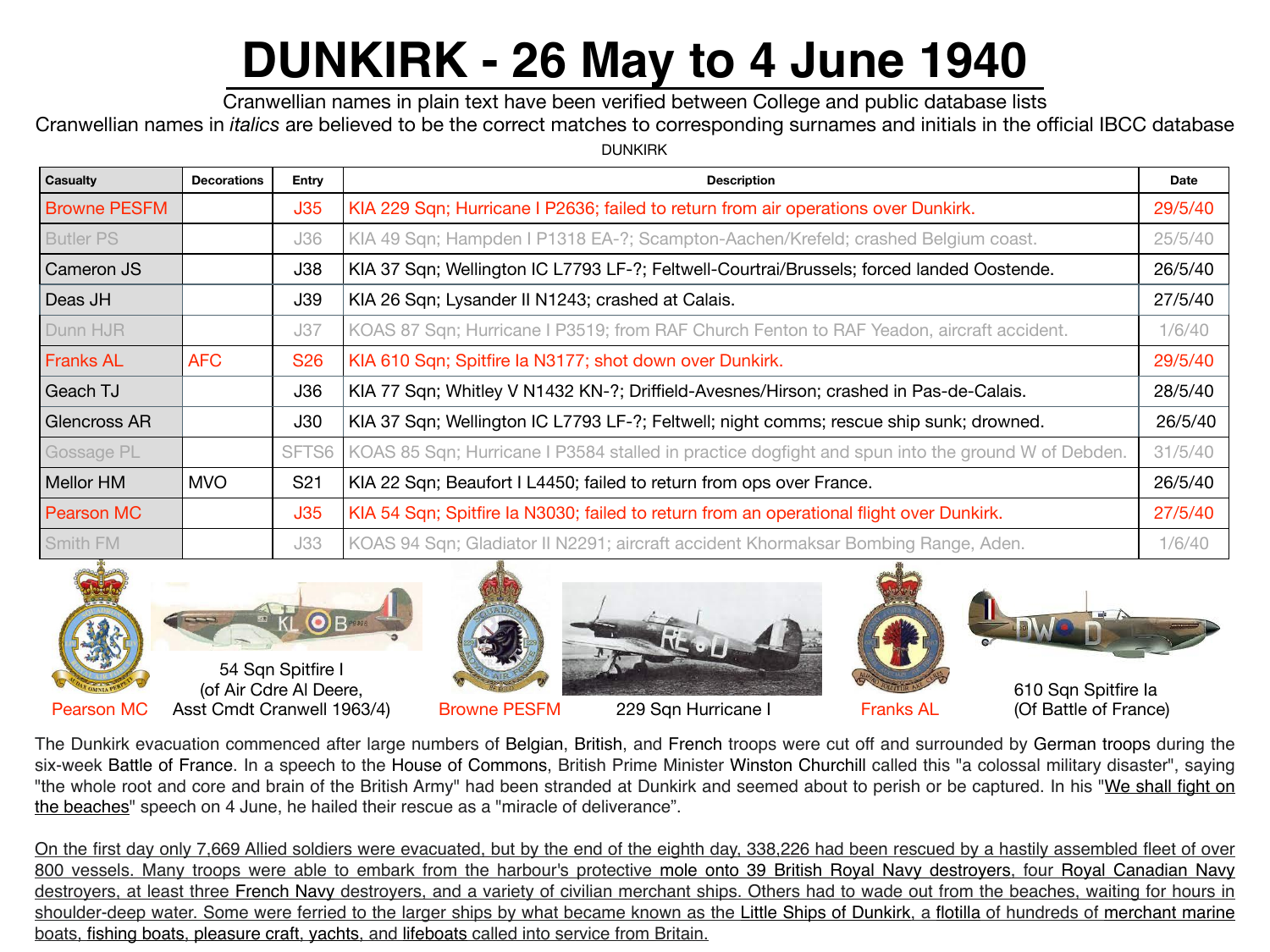### **D-DAY**

#### **NORMANDY INVASION — JUNE 6, 1944**

**OVERVIEW** 

**Commander of the Supreme Headquarters** 

also called Operation Overlord or D-Day, during World War II, the Allied invasion of western Europe, which was launched on June 6, 1944, with the simultaneous landing of U.S., British, and Canadian forces on five separate beachheads in Normandy, France.